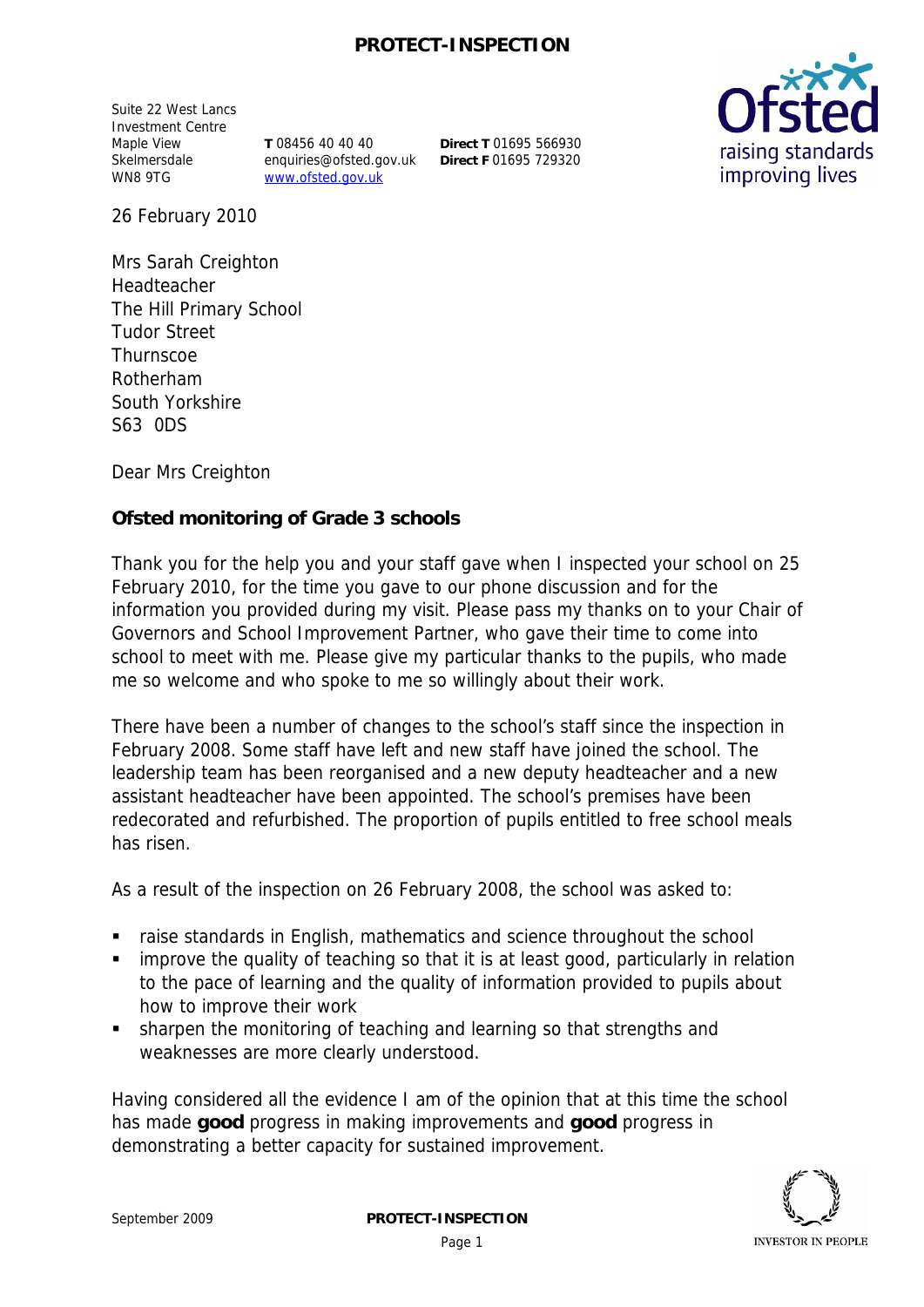

Pupils' achievement is improving. There are signs of a rise in attainment, particularly in reading and mathematics. Despite this, test results at the end of Year 6 in 2009 in English, mathematics and science remained low. Writing continues to be the weaker area. The school has identified this and is actively seeking strategies to improve the situation. Attainment in Key Stage 1 has improved over the last three years with a steady upwards trend in reading, writing and mathematics. Pupils' progress is accelerating throughout the school. This is confirmed by the work of pupils in English and mathematics in Years 5 and 6. The range and amount of work completed is increasing for pupils of all abilities. In English the highest attaining pupils also write with growing fluency and produce a greater volume of well-presented work. However, the written work of many pupils continues to show weaknesses, particularly in spelling and presentation. Lessons are characterised by pupils' increasingly high levels of interest and eagerness to undertake the work set for them. This is helping them to practise and consolidate their skills. Pupils now expect to work independently and in groups and do so diligently and without prompting. Their aspirations have been raised and they now view themselves as capable learners, keen to succeed and to do their best.

The school has successfully increased the proportion of good and outstanding teaching. At the start of lessons all classes are much clearer about what they are going to learn. The pace and timing of lessons is better, with more interesting activities. For example, in Years 1 and 2 pupils excitedly tackled their writing, with the knowledge this was essential preparation for the arrival of the 'phoenix's egg'. Similarly, teachers' growing skills in making learning engaging mean that in Year 6 pupils tackle whatever is offered to them with greater enthusiasm, whether this is compiling a balanced argument about the merits of homework, improving a mystery story or calculating the area and perimeter of football pitches. The marking of pupils' work is better. There are considerably more opportunities for pupils to assess their own and others' work and to identify how it might be improved. This is now secure throughout the school and pupils take this responsibility very seriously and sensitively.

The improvements to teaching are underpinned by sharper monitoring and better use of the findings to develop practice further. Leaders are increasingly resolute in their drive to increase pupils' progress and to raise attainment. Evaluations are made of pupils' progress, with more timely intervention and review to prevent anyone from falling behind. Leaders have developed varied but systematic approaches to assessing the quality of teaching and use this assessment to follow up where improvements are needed. This includes a shared approach to work scrutiny which has proved effective in securing a more consistent approach to the marking of pupils' work. Governors receive regular and full reports of the monitoring activities. As a result, they are increasingly well informed and better able to provide support and challenge as required. Changes to the leadership structure have helped to ensure a wider involvement in monitoring and developing the school's work and